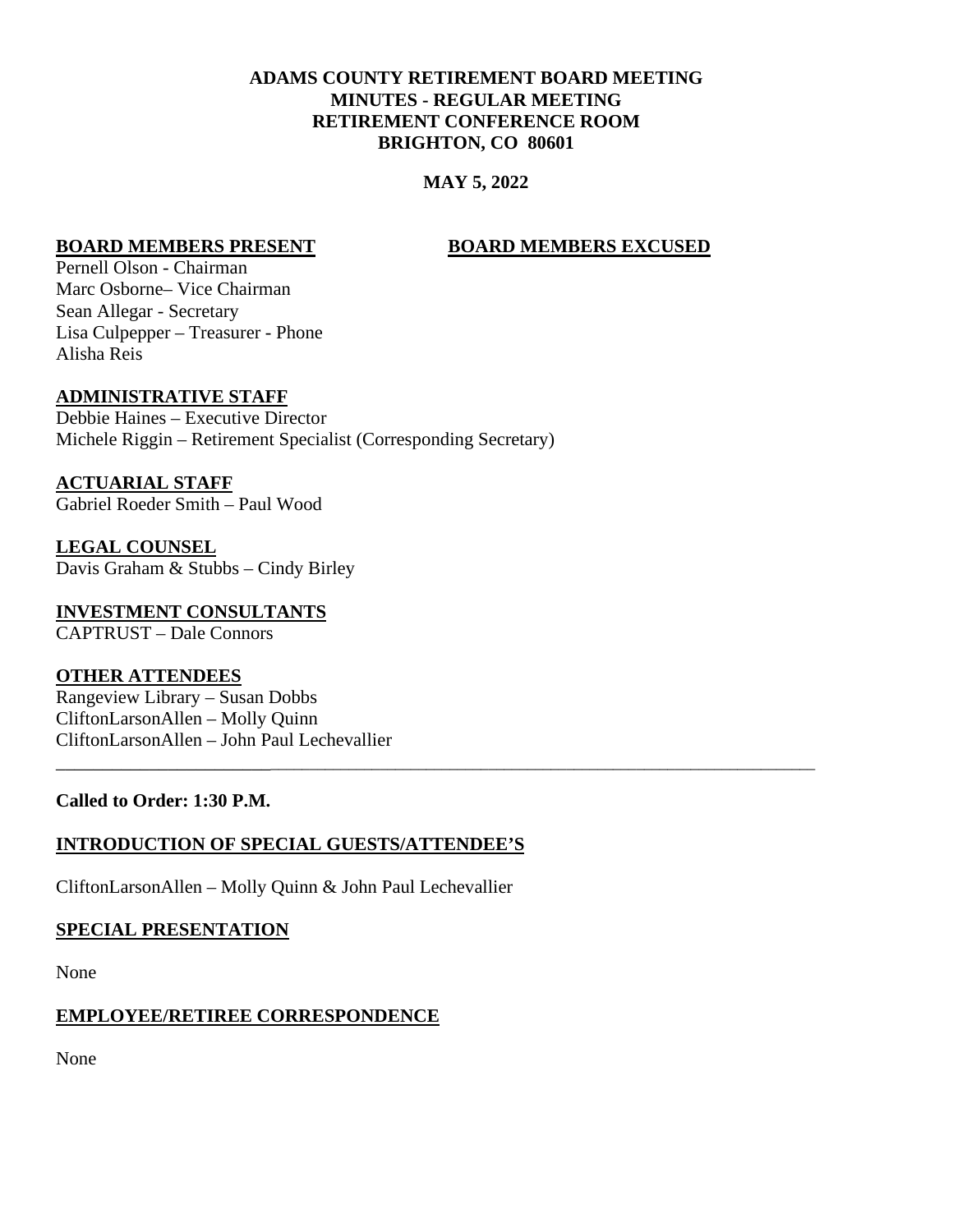## **REGULAR BUSINESS SESSION**

None

## **CONSENT AGENDA**

**Consent Agenda: Distributed by E-Mail**

**Approval of Regular Board Meeting Minutes – April 7, 2022 Approval of Money Manager Fund Totals – March 2022**

**Provided at Board Meeting: Approval of Terminated Retirement Members Payout Report – April 2022**

**Ratify of Administrative Expenditures – May 2022** Expenditures - \$ 62,956.45 Paid April Expenditures - \$ 306.25

**Moved by Board Member – Mr. Allegar Seconded by Board Member – Mr. Osborne**

**Unanimously carried.**

#### **UNFINISHED BUSINESS**

None

#### **NEW BUSINESS**

## **CliftonLarsonAllen – Molly Quinn & John Paul Lechevallier 2022 Financial Statements and Audit Report**

Mr. Lechevallier, CliftonLarsonAllen presented the December 31, 2021, Financial Statements in draft format for the Adams County Retirement Plan. Mr. Lechevallier indicated that CLA is waiting on some confirmations from a couple of the money managers before they finalize the report. Mr. Lechevallier stated that CliftonLarsonAllen expressed an unmodified opinion on the financial statements.

Mr. Lechevallier then went over some of the financial statement highlights. He stated that the net position of the Adams County Retirement Plan increased for 2021 by \$52 million primarily a result of investment gains.

Ms. Quinn, CliftonLarsonAllen presented the Governance letter indicating that there were no new accounting policies during 2021. She stated there were no uncorrected misstatements on the Adams County Retirement Plan.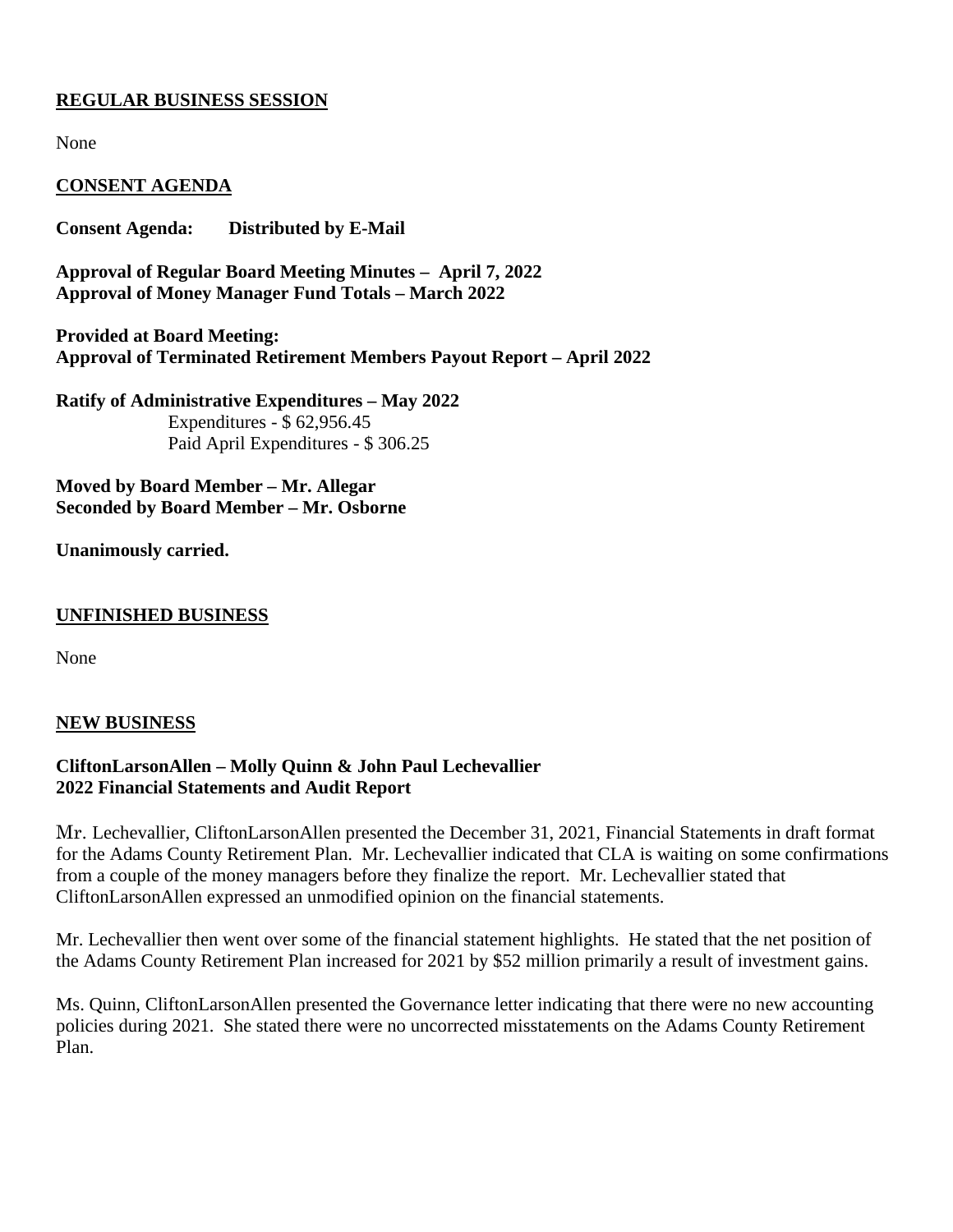# **STANDING REPORTS**

# **CAPTRUST – Dale Connors Investment Update**

Mr. Connors presented the 2022 1<sup>st</sup> Quarter Performance Report on the Adams County Retirement Plan. Mr. Connors noted that it has been a very difficult year. He stated that the global economic outlook has become clouded by three significant and interconnected crosscurrents; growing inflation concerns, tightening monetary policy to bring it under control and the uncertain economic implications of the Russian invasion of Ukraine. He stated for the quarter the Principal Real Estate Manager and Dodge & Cox, the value manager both had investment gains. Mr. Connors indicated that the 5-year return on the Plan is at 9.5%. However, he stated that 2017 (which was positive) will be dropping off and the Plan will be adding 2022. The 5-year return will be changing depending on how the rest of 2022 fairs.

Mr. Connors stated that the Adams County Retirement Plan at the end of the 1<sup>st</sup> quarter was at \$ 356,639,564.

# **Davis Graham & Stubbs – Cindy Birley Legal Update**

Ms. Birley indicated that in the Plan Document for the Adams County Retirement Plan, Section 415 which provides limits on maximum benefits provided under the Plan. She stated there has been updates to the mortality tables however the Plan Document will not need to be updated. Ms. Birley noted that Mr. Wood, GRS will need to update the mortality tables on the actuarial side.

## **Gabriel Roeder Smith – Paul Wood Actuarial Update**

Mr. Wood noted that the pension liability numbers are the same but different. They are different because the numbers presented in the financials for the Plan are based off a roll forward from the valuation last year. The numbers that GRS will be presenting are based off actual results as of the most recent valuation date. Mr. Wood indicated that he and Krysti will be attending the June 2022 Board meeting to present the results of the valuation. Mr. Wood stated he will talk about Standards of Practice in which a new standard will be effective for the January 1, 2024 valuation called the low default risk obligation measure.

## **Retirement Staff – Ms. Haines Administrative Update**

Ms. Haines stated that CliftonLarsonAllen's contract has ended with this presentation. She indicated that the Board will review at the July 2022 Board meeting along with the other vendors.

# **EXECUTIVE SESSION**

None